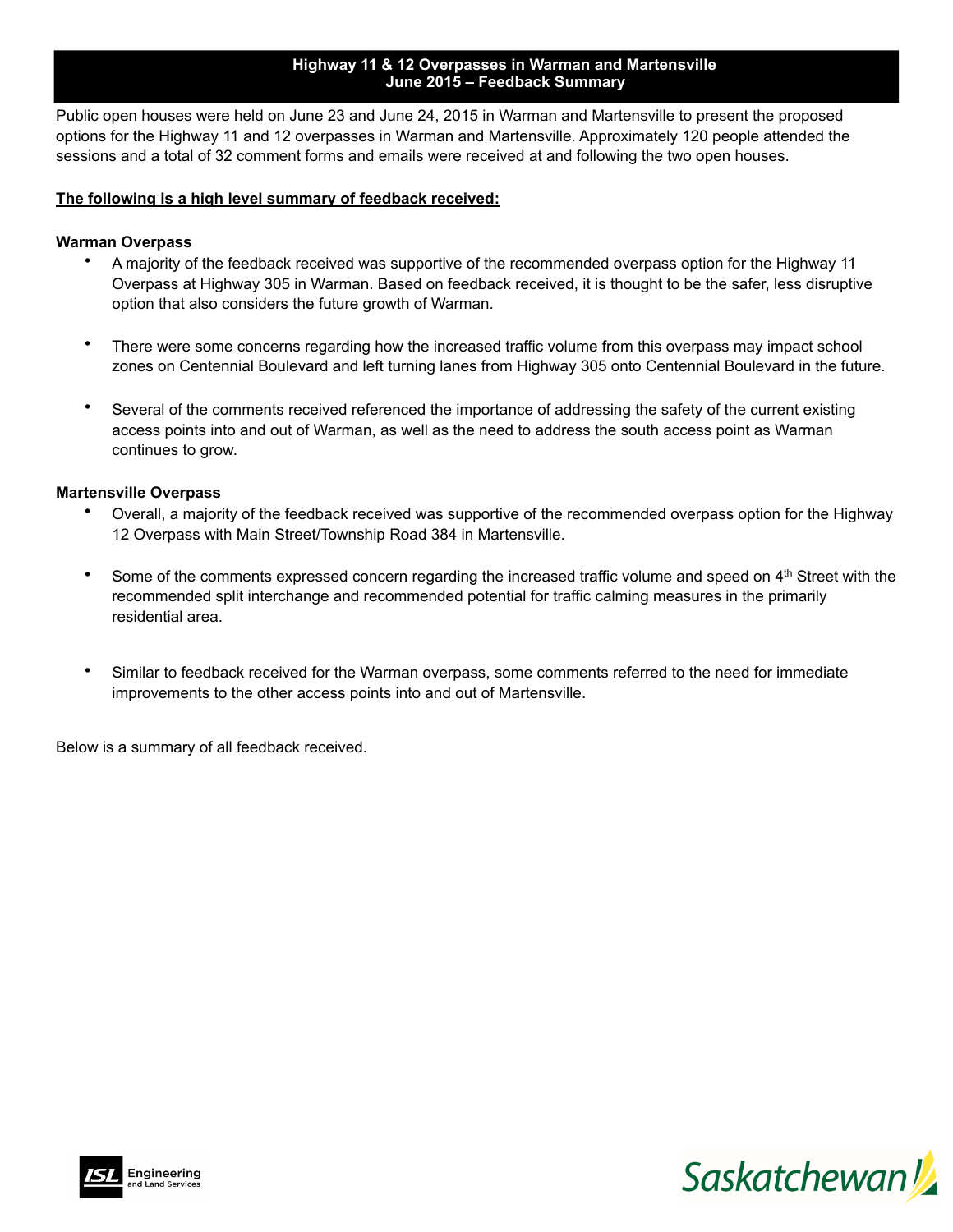## **Part 1: About You**

**1. Where do you live?** 

 **City of Warman –** 12  **City of Martensville –** 12 **Regional Municipality of Corman Park No. 344 –** 7 **Other please specify:** • Saskatoon – moving to Warman

# **Part 2: HWY 11 Overpass in Warman**

# **2. Do you have comments or suggestions regarding Highway 11 Interchange at Highway 305?**

- Don't like it. Preferred other intersection. Appreciate the effort to reduce traffic/accidents
- It is preferred because this means less traffic past the Warman High School; I am concerned about the added traffic that will result going down Centennial Boulevard and past the Elementary and middle schools
- This seems the most obvious conclusion to me. Pleased this is the choice.
- I think this is the way to go. It will vastly reduce traffic flow into Warman along Central St reducing impact on school traffic. Also it will be a long term solution to the problem with the growth of Warman and surrounding area and it will be cost effective; less traffic; holds up during construction
- Very impressed!
- It does not deal with the safety issues for the intersection of Highway 11 & Central St. Nothing is said about the number of responses received & what is the basis of the decision. Clearly this is a money decision which does not deal with safety of prior concerns. Good presentation; like the computer rendering of the option
- I like it
- Looks good
- My concern will be the amount of traffic going past the middle school in a few years. Hopefully there is consultation with the city & the school division; Concern about the number of left hand turns from new 305 onto Centennial Blvd as a result (turning lanes are currently very short and not equipped for a large traffic volume); No concern about the proposed overpass at Hwy 11 and 305 – it looks like it will be minimally disruptive (to build) compared to building at the existing Central St. location.
- Moving curve south of the future overpass a little further east away from the tracks would allow a road from Central Street to Highway 305. This road would be a great asset only "if" or "when" the existing interchange would be closed. This road would lighten traffic load on Centennial
- Best option! Least disruptive; Least expensive; Best growth option
- We farm land that will be impacted by this interchange. We have concerns about access to our land and into Osler. I believe it should be possible to access Osler by using the interchange without reentering #11 highway when coming from the south
- A good project that is long overdue
- I like that the overpass is going at the north entrance; It is important to maintain an over height bypass for farm & construction equipment (and not by using an alternative highway)
- In the future, more may need to be done to address the traffic at the south access & Central St. access to Warman, but as Warman grows the north access/overpass looks good.
- Would like to know what if any plans there are for service road south.
- Looks good to me
- Will 305 continue to ferry road after crossing the overpass going east?
- Good!!
- It is important to keep the "right in" access into Warman off of HWY 11 North; The south access should also be addressed with acceleration – deceleration lanes so people have "3" safe options into Warman off HWY 11
- Considering the growth of Warman (North & South) this is the logical choiee; this allows commercial
- Engineering access to Centennial; this connects to HWY 305 (Warman perimeter road); **66SKGI EGIARGIVO** residential speed limits; safety!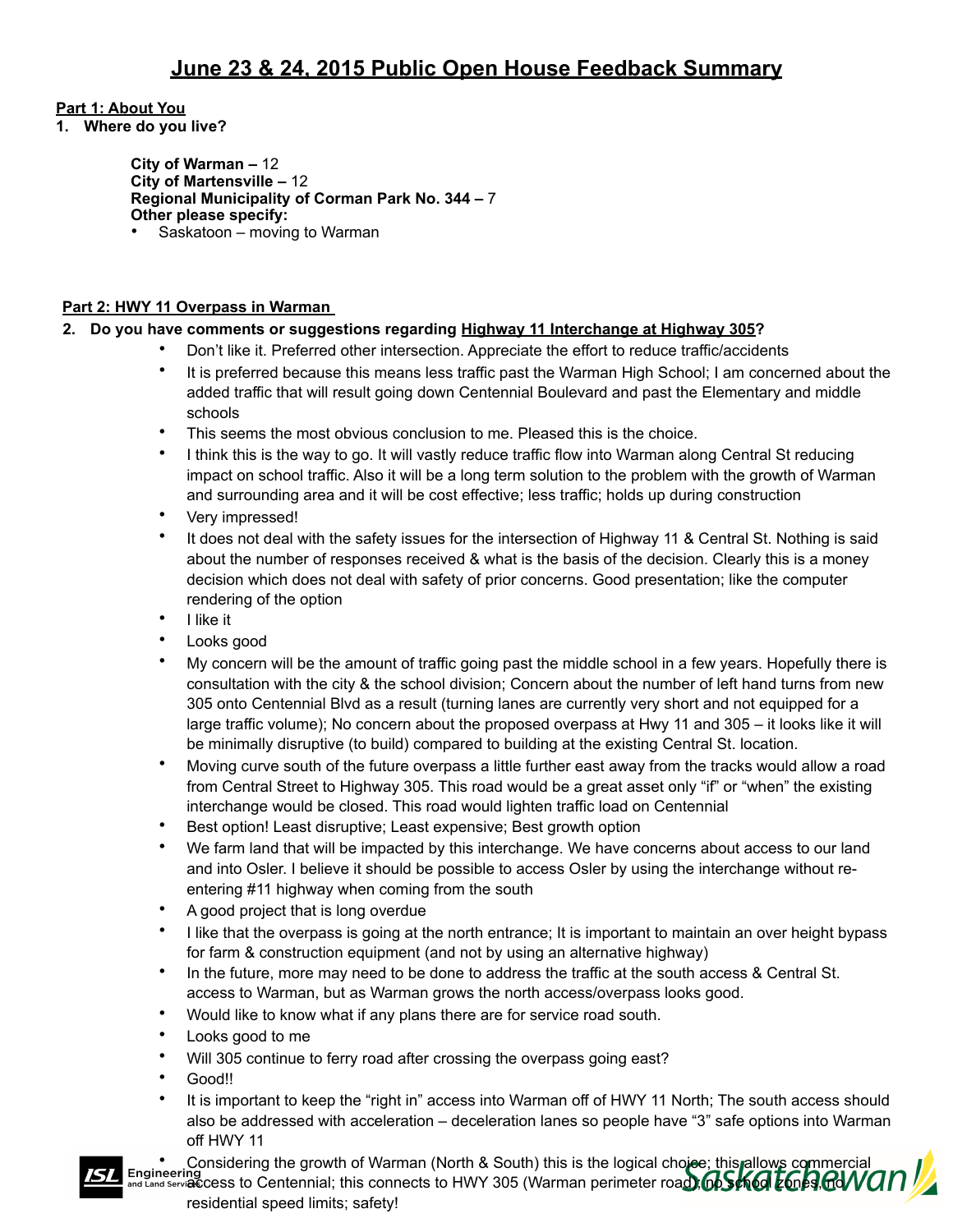### **Part 3 – HWY 12 Overpass in Martensville**

- **3. Do you have comments or suggestions regarding Highway 12 Interchange with Main Street/Township Road 384?** 
	- I would rather not comment
	- Finish it sooner!!!
	- I'm excited to have dual lanes coming out of Martensville. Right now it's not planned well for anyone heading North from Martensville or coming into Martensville from the north (the city commuters all think they have the right of way)
	- Splitting the traffic entrance points into Martinsville is a good idea
	- As part of the project I would like to see the Ministry add speed control options on 4<sup>th</sup> Street S to slow down the increase in traffic; Roundabout at Centennial Drive S & 4<sup>th</sup> Street S
	- I feel that is long required and brings the area into 21<sup>st</sup> century
	- I like the overall design & function. Very nice, looking forward to it
	- I'm pleased to see that there will be two exits into Martensville (South at  $4<sup>th</sup>$  Street and Main Street); In the meantime, improvements are needed to the south service road to Lutheran Road.
	- The proposal looks very good
	- Looks good
	- I think it is going to be ok and the right turn at 4<sup>th</sup> Street South will be great
	- Overly complicated?
	- Why wasn't there a connection to "305" at Martensville/Highway #12 with an off ramp from Northbound Highway #12? I think it would be a better use of resources of the newly developed #305
	- Is the current south access going to be used as well? If not adding the extra access really does not accomplish anything
	- Good!!
	- Room is needed for a clover leaf ( in the future) south of the planned clover leaf roundabout
	- Cut off road from the west needs to move a bit farther to south so there is room to put a clover leaf roundabout in the future!

## **Part 4 – Other**

#### **4. Additional comments or suggestions:**

- Not sure the needs of the community are listened to and dealt with. I understand the need to address future traffic flows, but safety should be addressed as well because it is a present problem. This choice makes sense but needs the issues for central to be dealt with.
- I hope the government provides fair and adequate compensation for those people who have their homesteads displaced or moved.
- Find a way to keep the current south access as a right in ONLY. Businesses located in the south because of the access.
- Happy to see this progress let's get it going!
- Living on  $4<sup>th</sup>$  Street S. would rather not see off ramp onto  $4<sup>th</sup>$  St south. Had enough crazy traffic
- Putting the overpass at 305 & HWY 11 allows for the future of Warman

## **Part 5 – About the Session**

#### 5. **How did you hear about tonight's session?**

Letter in the Mail  $-6$ Email – 9 Word of Mouth – 5 Newspaper – 9 Other (Please Specify): Engineering City of Warman Website Poster at Warman Home Centre

Info at Council

**Saskatchewan**